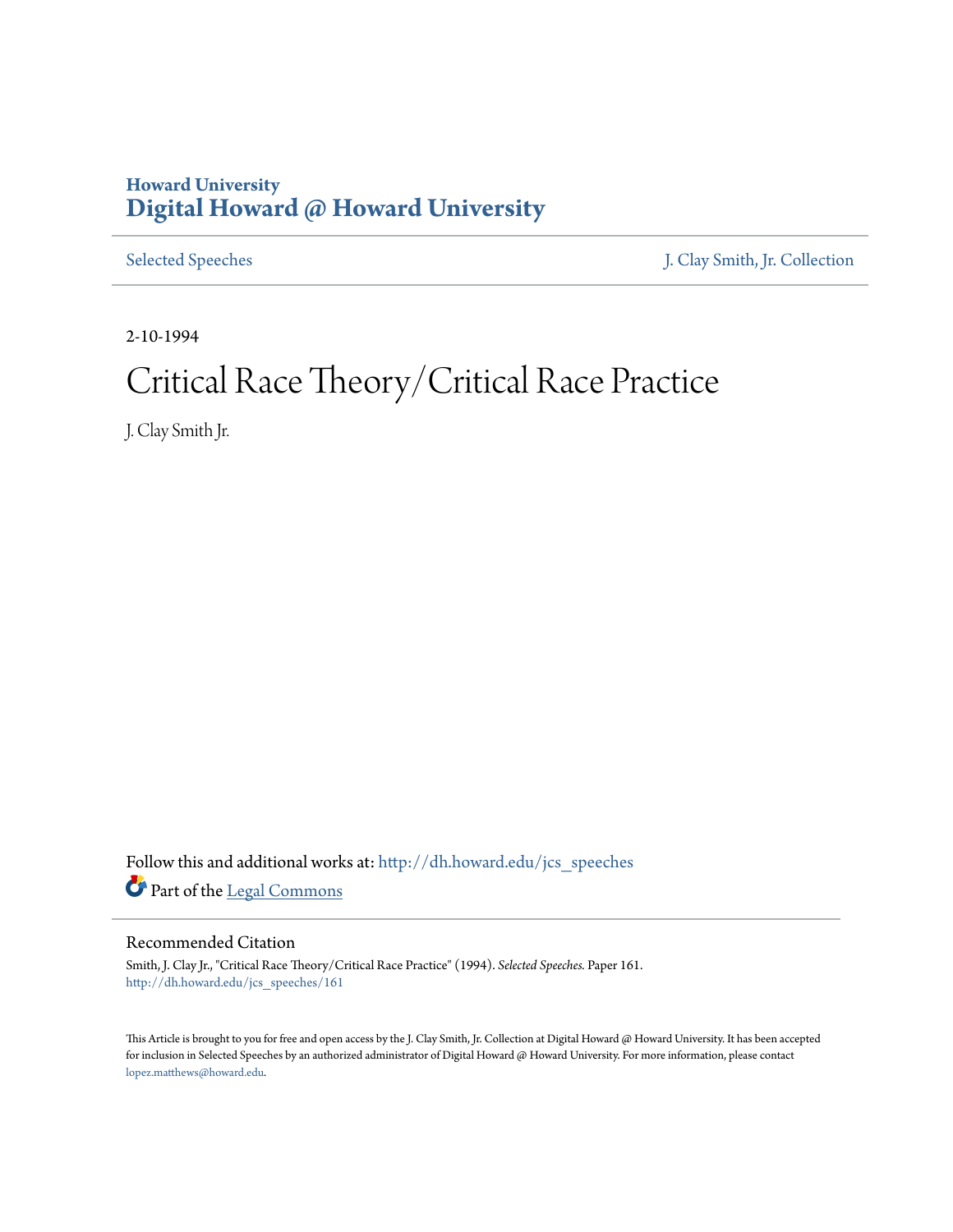## CRITICAL RACE THEORY/CRITICAL RACE PRACTICE (The John Patterson Sampson Memorial Panel) J. Clay Smith, Jr.\*

 $\mathbf{1}_{\mathcal{M}}=\mathbf{q}\left(\begin{smallmatrix} 1&1&1\\ 1&1&1&1\\ 0&1&1&1\\ 0&1&1&1\\ 0&1&1&1\\ 0&1&1&1\\ 0&1&1&1\\ 0&1&1&1\\ 0&1&1&1&1\\ 0&1&1&1&1\\ 0&1&1&1&1\\ 0&1&1&1&1\\ 0&1&1&1&1\\ 0&1&1&1&1&1\\ 0&1&1&1&1&1\\ 0&1&1&1&1&1\\ 0&1&1&1&1&1\\ 0&1&1&1&1&1\\ 0&1&$ 

In 1841, three years before the first African American lawyer was admitted to the bar in the united States, Ralph Waldo Emerson asked: "What is a man born for but to be a Reformer, a Re-maker of what man has made; a renouncer of lies; a restorer of truth and good, imitating that great Nature which embosoms us all, and which sleeps no moment on an old past, but every hour repairs herself, yielding us every morning a new day, and with every pulsation a new life?" Emerson answered his inquiry as follows: "Let him renounce everything which is not true to him, and put all his practices back on their first thoughts, and do nothing for which he has not the whole world for his reason. $"$ <sup>1</sup>

In 1844, Macon Bolling Allen became the first black American to complete a course of study in law, and the first black lawyer formally introduced to jurisprudence, the study of the science of

 $\gamma\neq\gamma$ 

<sup>\*</sup> Professor of Law, Howard University School of Law.

These remarks were presented before the Critical Race Theory<br>Panel during the 150th Anniversary celebration of the Black Lawyer in America held at the George Washington University School of Law on February 10, 1994.

<sup>&</sup>lt;sup>1</sup> Ralph Waldo Emerson, Man the Reformer, in 5 THE WORLD's BEST ORATIONS: FROM THE EARLIEST PERIOD TO THE PRESENT TIME 2008 (David J. Brewer ed. 1899) (from Emerson's peroration of the Address before the Mechanics' Apprentices' Library Association, Boston, Jan. 25, 1841).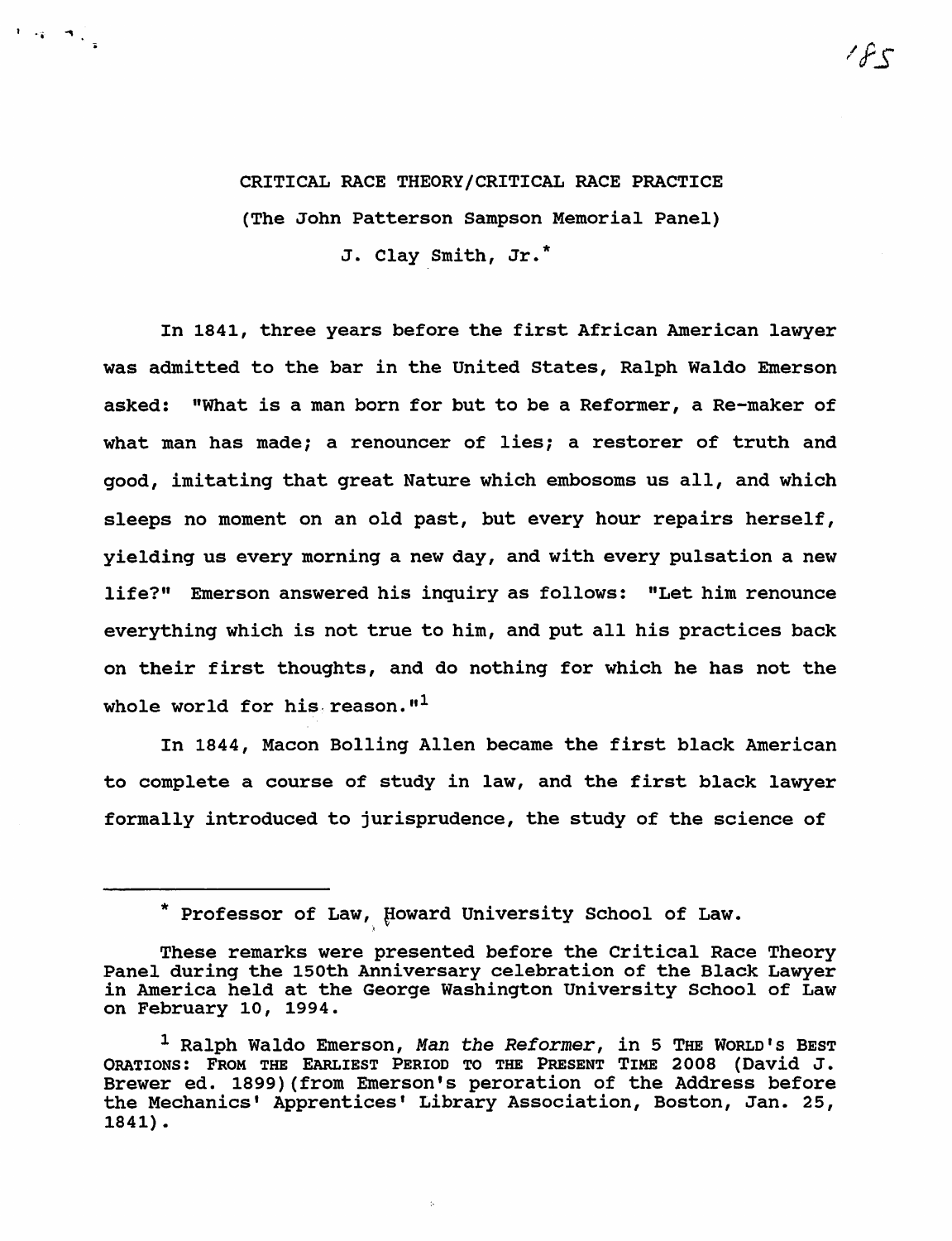#### Page 2.

'. .....

law, $^2$  at a time when black people in the nation were considered "far less esteemed than the veriest stranger and sojourner." $3$ Allen's study of law and his admission to the bar must have rocked the ages past as well as the American experiment of law and equality. Although no record has been found listing the books or subjects that Allen's private instructor used to teach him, he must have studied from classical sources to satisfy his white examiners that he was qualified to be admitted to the bar in the state of Maine.<sup>4</sup> One can only imagine the questions that were put to Allen during his oral bar examination. Perhaps he was questioned on the premises undergirding the Declaration of Independence, Federal Constitution, elements of the debates between the Federalist and the Antifederalist, the definition of a slave or the meaning of citizenship, and his views on the slave provisions of the Constitution. He may have been asked why he wanted to be a lawyer, or how he planned to function as a lawyer in a nation half free and half slave? Could the wrong answer to these questions have influenced the decision to grant or to deny him admission to the bar? Might Allen boldly have declared his intention to use the law to help emancipate his people from slavery, "to be a Reformer, a

 $2$  J. CLAY SMITH, JR., EMANCIPATION: THE MAKING OF THE BLACK LAWYER, 1844-1944, at 93 (1993).

<sup>3</sup> Frederick Douglass, *The Present Condition* and *Future Prospects of the Negro People,* 2 THE LIFE AND WRITINGS OF FREDERICK DOUGLASS: PRE-CIVIL WAR DECADE, 1850-1860, at 244 (Philip S. Foner ed. 1950).

 $4$  J. CLAY SMITH, JR. EMANCIPATION: THE MAKING OF THE BLACK LAWYER, 1844-1944, at 95 (1993), stating, "The Liberator [1845]...reported that Allen had 'received a classical education'...."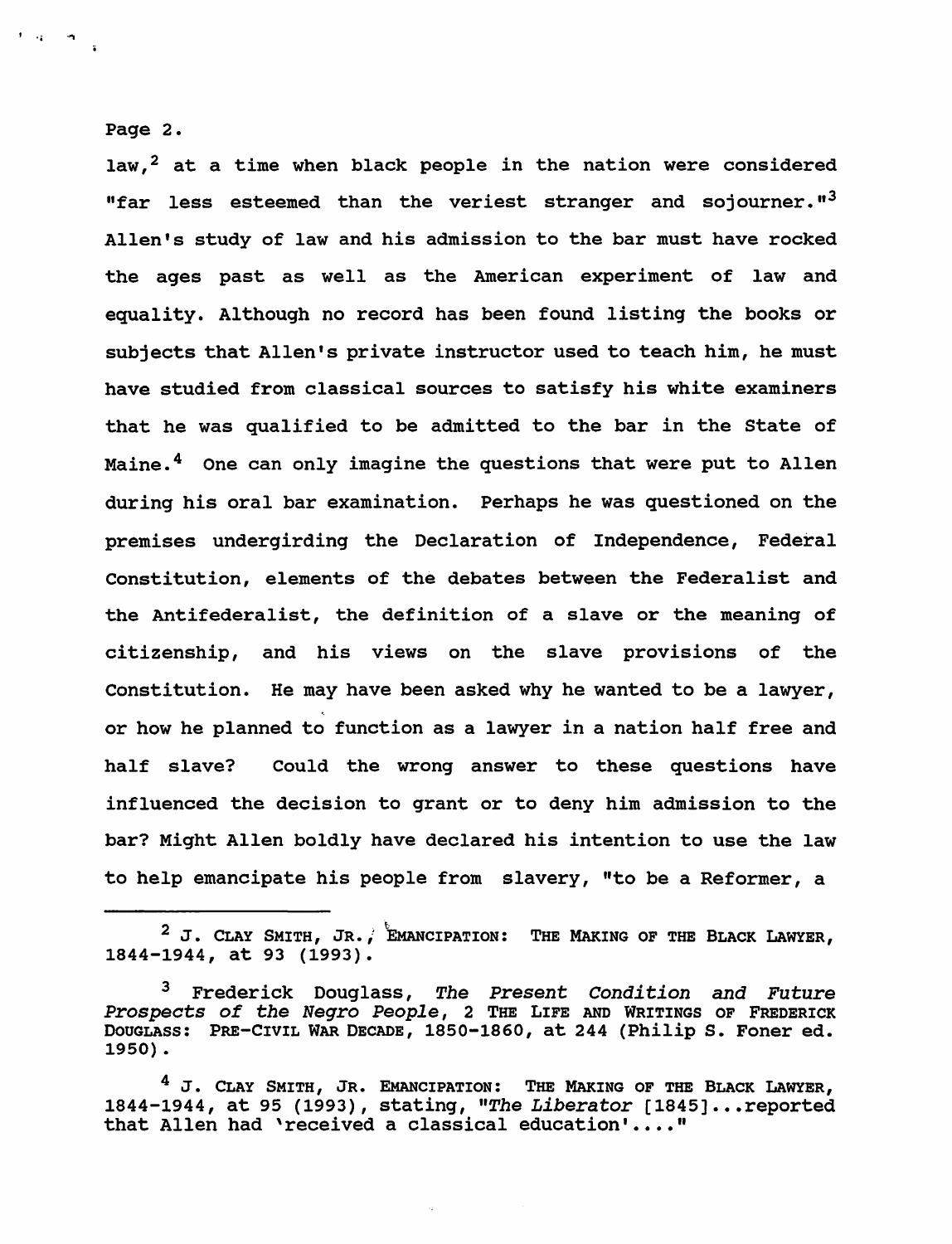### Page 3.

 $\mathbf{F} \cdot \mathbf{v}_\mathbf{p} = -\mathbf{v}_\mathbf{p}$  .

Re-maker of what man has made [and] a renouncer of lies...?" $5$ Drawing on Emerson's words, what may have been difficult for Macon Bolling Allen to foresee in 1844, is clear to his legal progenies in 1994, the sesquicentennial anniversary of black lawyer in America: The black lawyer was determined "to see to it that the world [was] the better for [himself and his people] and to find [his] reward in the act." $6$ 

This panel, named in memory of John Patterson Sampson, an 1873 graduate of National University School of Law (now George Washington National Law Center), treats Critical Race theory. Thanks to Professors Richard Delgado and Jean Stefanic of the University of Colorado School of Law, whose Bibliographic Essay in the Vol. 79 of the VIRGINIA LAw REVIEW, reveals the various themes of CRT, we are better able to discern the rich scope of this topic.

Delgado and Stefanic's grouping of CRT falls into nine separate categories--such as

<sup>6</sup>*Ibid* (Man and the Reformer). The above paragraphs were excerpts of from a lecture delivered at Notre Dame Law School on February 9, 1994, entitled, "Justice and Jurisprudence and the Black Lawyer."

<sup>5</sup> Ralph Waldo Emerson, *Man the Reformer,* in 5 THE WORLD'S BEST ORATIONS: FROM THE EARLIEST PERIOD TO THE PRESENT TIME 2008 (David J. Brewer ed. 1899). The pioneer black lawyer, no doubt trained under the classical commentaries of Blackstone, Kent, Wheaton and other scholars of the day, had to be aware of the ongoing debate on the question of whether natural law, as a fundamental source of law, have "any meaning indepepdent of the 'public acts' in which it appeared?" G. EDWARD WHITE, THE MARSHALL COURT AND CULTURAL CHANGE, 1815-1835, at 679 (abridged ed. 1991). I believe that the only response to this inquiry that the pioneer black lawyer could have made was that a civilized nation had embodied natural right and natural law themes into the written Constitution to no less degree for black people than it had for white people.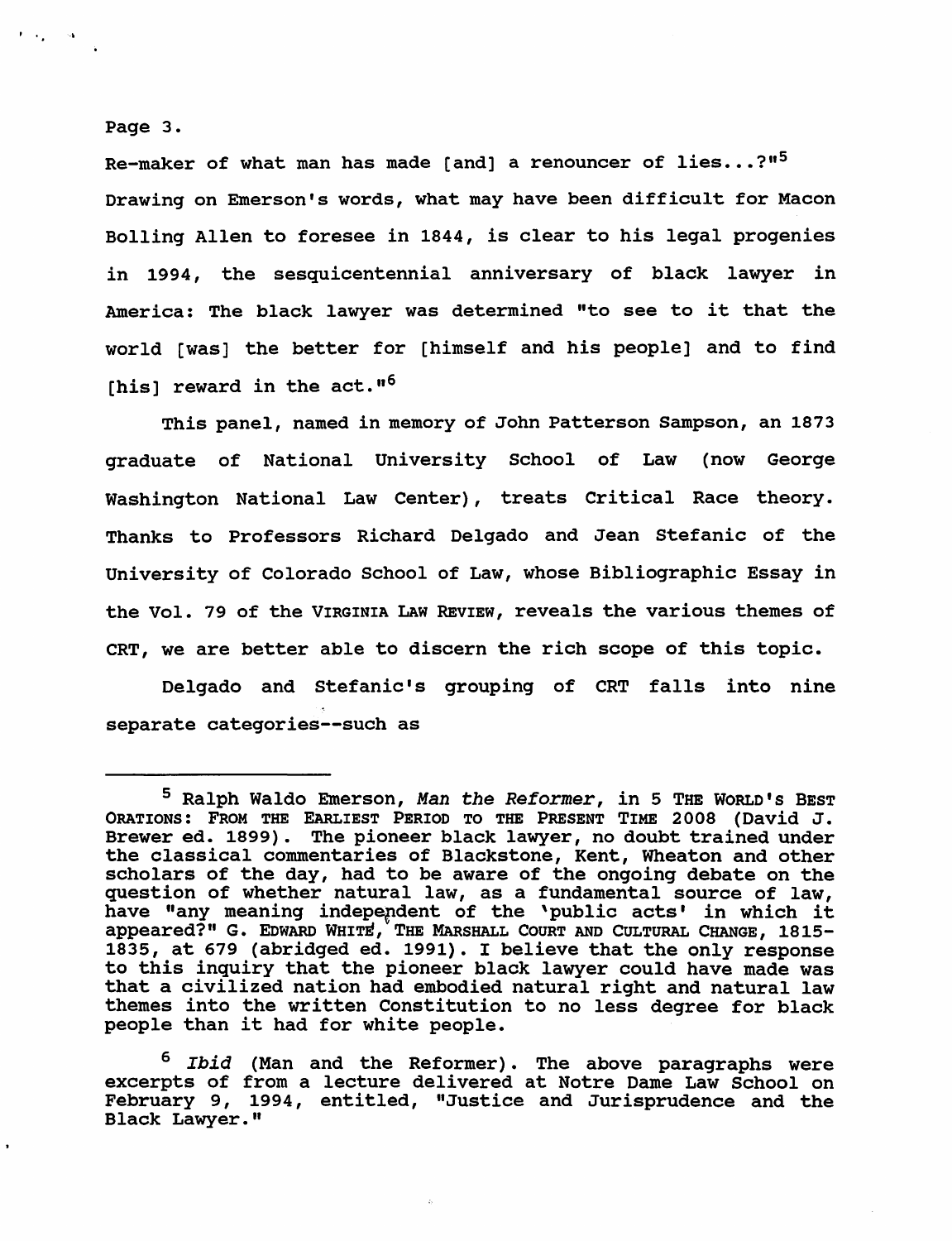Pagem 4.

 $\cdots$ 

- 1. critique of liberalism
- 2. storytelling / counterstorytelling and "naming one's own reality"
- 3. Revisionist interpretations of American civil rights law and progress
- 4. A greater understanding of the underpinnings of race and racism
- 5. structural determinism
- 6. Race sex, class, and their intersections
- 7. Essentialism and anti-essentialism
- 8. Cultural nationalism/separatism
- 9. Legal institutions, Critical pedagogy, and minorities in the bar
- 10. Criticism and self-criticism responses

It has been suggested that CRT as a theme in the legal academy was ushered in during the 1970s. This may be an accurate date. However, I submit that most of the themes identified by Delgado and Stefancic and the scholars cited in their invaluable bibliography are the products of black lawyers, and white lawyers who laid the foundation in Critical Race Theory and critical Race Practice (CRP) • One such lawyer was Robert Morris, Sr., of Boston, who in 1847, was the first black lawyer to file a civil rights case in the history of the nation. In Roberts v. City of Boston, Morris, file a suit to desegregate the public school system in Boston to admit a little black female child by the name of Sarah Roberts. This law suit, though ultimately lost, set in motion, I believe, what CRT's have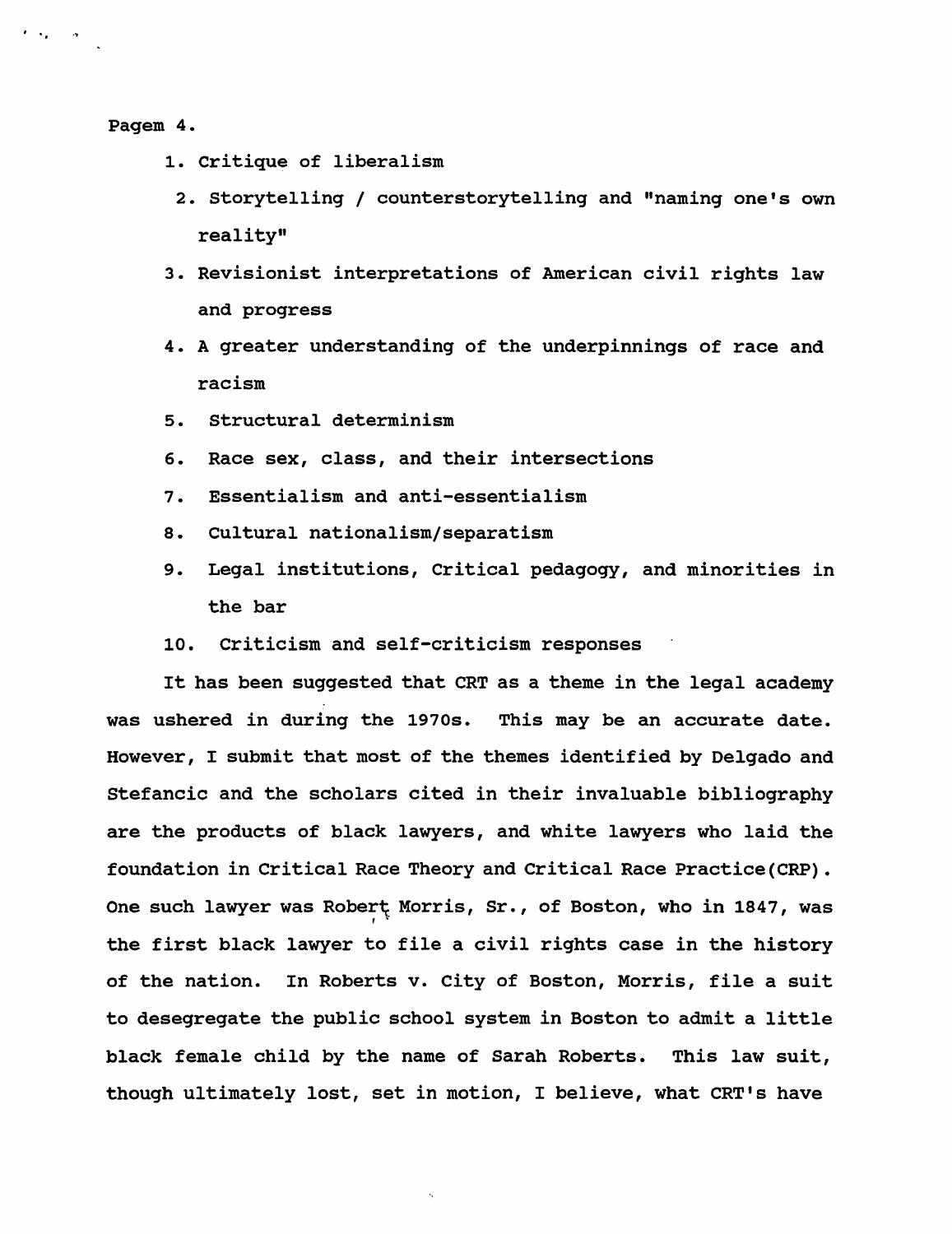### Page 5.

 $\blacksquare$ 

defined as critical Race Theory. Robert Morris, Sr., was the Thurgood Marshall of 1847; in 1954, Thurgood Marshall carried out the dream and aspirations of Robert Morris, Sr.

Last night, several of the Conference participants mentioned other pioneer lawyers, whose early litigative activities more than established a critical race theory. One person identified the work of Charles Hamilton Houston, the architect of the modern civil rights movement. I have privately, now publicly ask: How can critical race theorist justify their themes without drawing on and crediting the work of the black fathers and mothers of the bar that gave birth to criticism of racial classifications, and strategic legal methodologies which embraced both formalism and realism leading to the emancipation of the underperson? I submit that their is no fundamental difference between many of the themes of critical race theorist chronicled in Professor Delgado and Stefanic's comprehensive and valuable annotation of CRT, than have been advanced in other language by the pioneer black lawyers, and other jurisprudents, such as Frederick Douglass, Dean W. Haywood Burns, the late Professor Herbert o. Reid, Sr., and Sojourner Truth.

There are, however, some exceptional differences presented. The Critical Race Theorist, and the group that has been formed, which continues to grow, have staked out a new language which, I think, is not to far difference from the more common language of their black and white legal forepersons. Secondly, to their